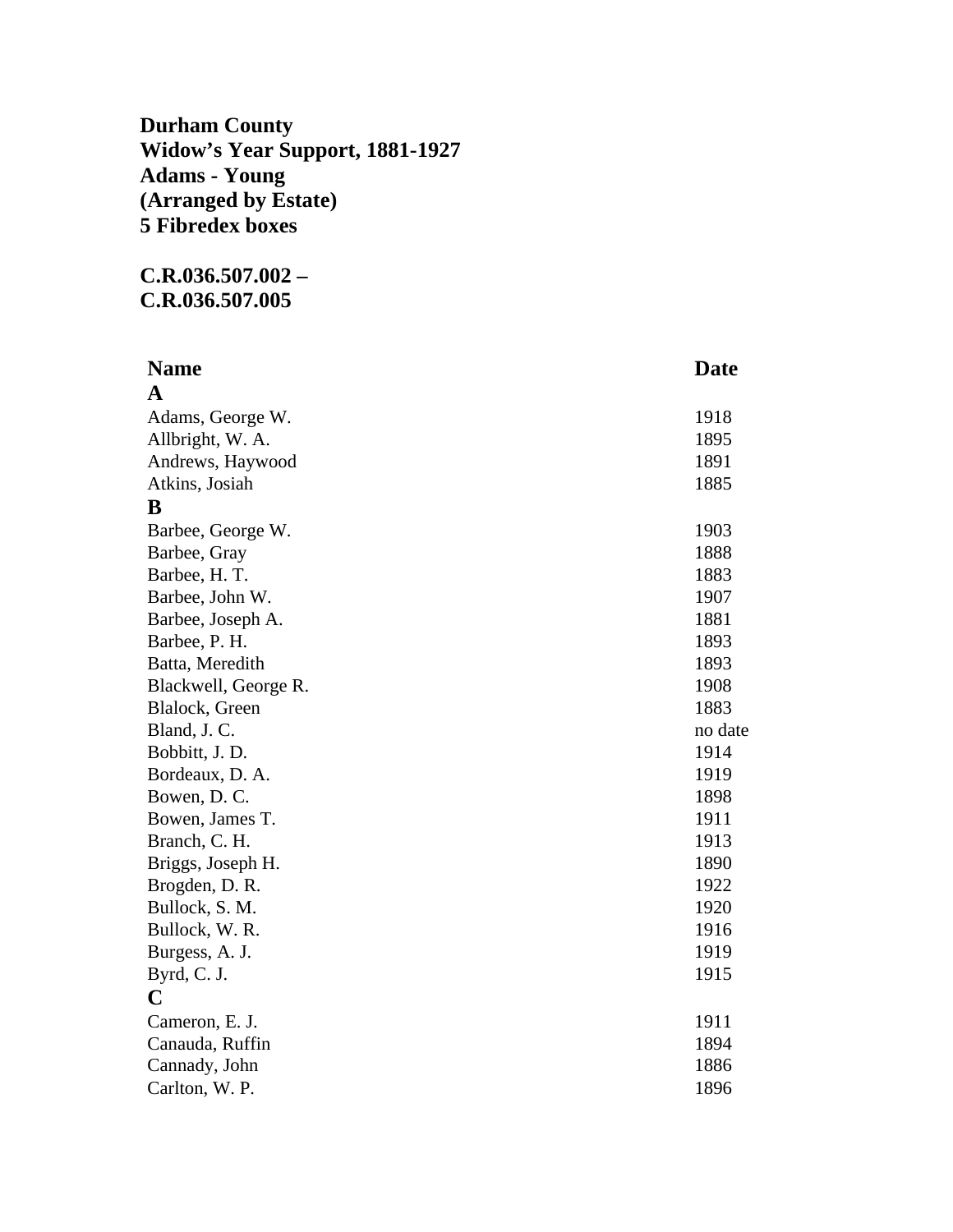| <b>Name</b>          | <b>Date</b> |
|----------------------|-------------|
| Carr, Lewis A.       | 1909        |
| Cates, D. C.         | no date     |
| Cate, G. P.          | 1913        |
| Chambers, W. J.      | 1908        |
| Chandler, W. L.      | no date     |
| Chisenhall, L.       | 1883        |
| Christian, John B.   | 1909        |
| Clements, J. F.      | 1919        |
| Clements, Romulus    | 1909        |
| Colclough, C. T.     | 1923        |
| Colclough, John T.   | 1882        |
| Cole, James          | 1889        |
| Cole, W. H.          | 1896        |
| Copley, Alexander    | 1884        |
| Copley, J. B.        | 1896        |
| Copley, J. M.        | 1912        |
| Copley, W. H.        | 1909        |
| Crabtree, Richard    | 1883        |
| Crabtree, W. G.      | 1913        |
| Crawford, Ed         | 1927        |
| Crutchfield, W. J.   | 1910        |
| Culberson, A. M.     | 1911        |
| D                    |             |
| Davis, Frank         | 1906        |
| Davis, Henry         | 1886        |
| Douglass, A. W.      | 1910        |
| Dowdy, I.L.          | 1919        |
| Duke, W. B.          | 1916        |
| E                    |             |
| Eakes, Charles Oates | 1913        |
| Eakes, M. L.         | 1919        |
| Edwards, J. J.       | 1907        |
| Elliott, W. E.       | 1913        |
| Ellis, A. J.         | 1926        |
| Evans, W. J.         | 1889        |
| F                    |             |
| Farthing, Thomas H.  | 1888        |
| Ferrell, J. J.       | 1883        |
| Ferrell, John W.     | 1919        |
| Flinton, G. W.       | 1919        |
| Flinton, S. G.       | 1912        |
| Forsythe, J. S.      | 1923        |
| Freeland, Will       | 1897        |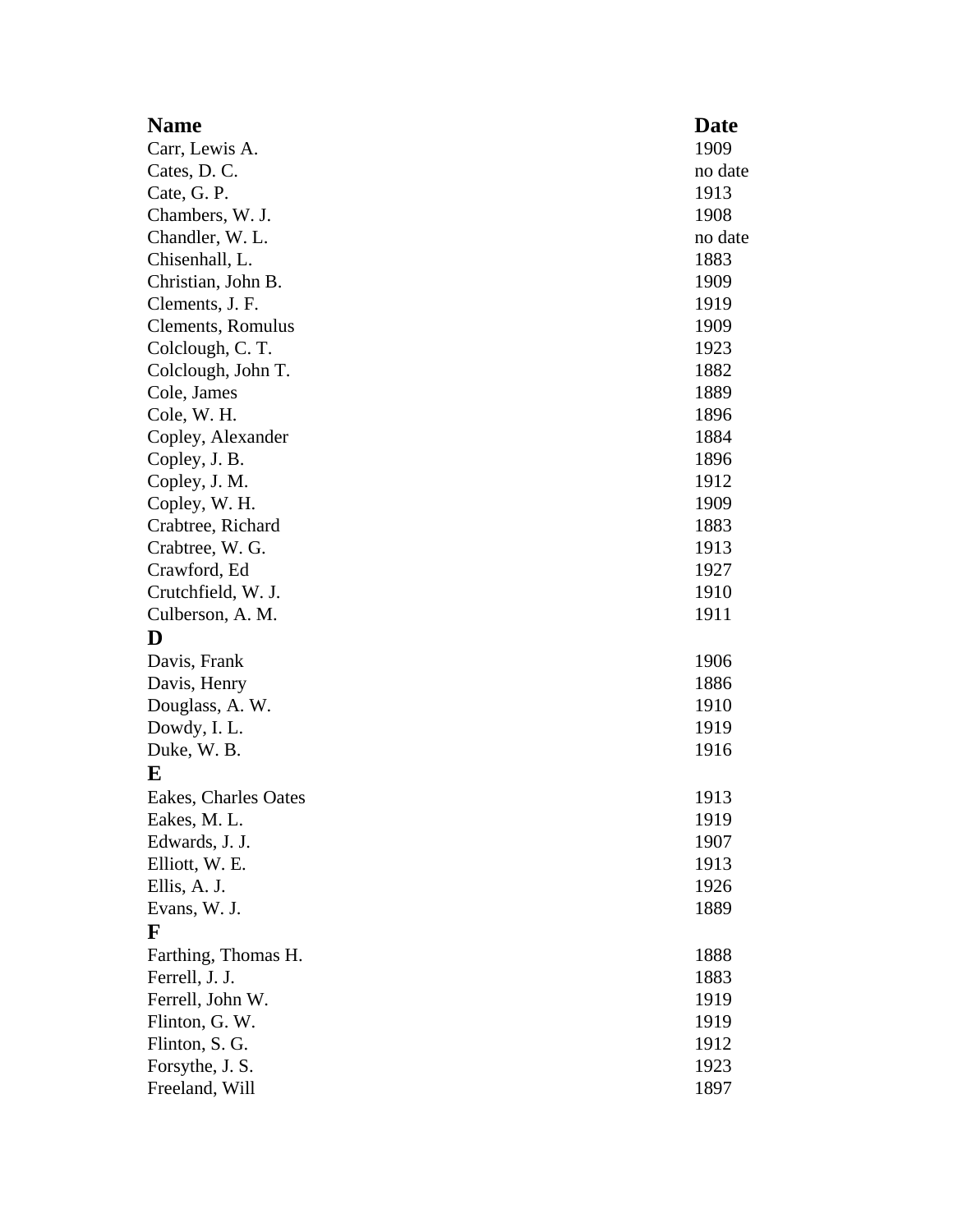| <b>Name</b>         | <b>Date</b> |
|---------------------|-------------|
| Freeman, Jackson H. | 1898        |
| Fuller, B.          | 1883        |
| Fuller, Z. R.       | 1924        |
| G                   |             |
| Garrand, C. B.      | 1896        |
| Garrett, Duane      | 1891        |
| Garrett, E. J.      | 1896        |
| Gates, W. P.        | 1885        |
| Gammon, J. N.       | 1886        |
| George, Henderson   | 1891        |
| Gibson, L. A.       | 1919        |
| Glenn, George       | 1886        |
| Glenn, J. F.        | 1908        |
| Gooch, M. E.        | 1920        |
| Graham, Ellis       | 1916        |
| Green, James        | 1896        |
| Green, Joshua       | 1892        |
| Green, Lucius       | 1895        |
| Groom, Thomas       | 1885        |
| Gunter, D. C.       | 1912        |
| $\bf H$             |             |
| Hall, John W.       | 1882        |
| Hall, Louis         | 1916        |
| Hall, W. J.         | 1898        |
| Hall, William       | 1886        |
| Halliburton, D. C.  | 1881        |
| Hare, Charlie G.    | 1911        |
| Hargiss, William    | 1919        |
| Harris, William A.  | 1921        |
| Harward, J. Frank   | 1921        |
| Harward, M. M.      | 1889        |
| Henry, R. L. D.     | 1896        |
| Herndon, M.C.       | 1906        |
| Hester, W. H.       | 1925        |
| Hicks, Charles H.   | 1921        |
| Hicks, W. P.        | 1919        |
| High, J. C.         | 1884        |
| Hines, Charles H.   | 1906        |
| Holder, Sarah E.    | 1922        |
| Holloway, James     | 1911        |
| Holloway, John      | no date     |
| Holloway, Samuel T. | 1891        |
| Holloway, T. J.     | 1918        |
| Holloway, W. G.     | 1917        |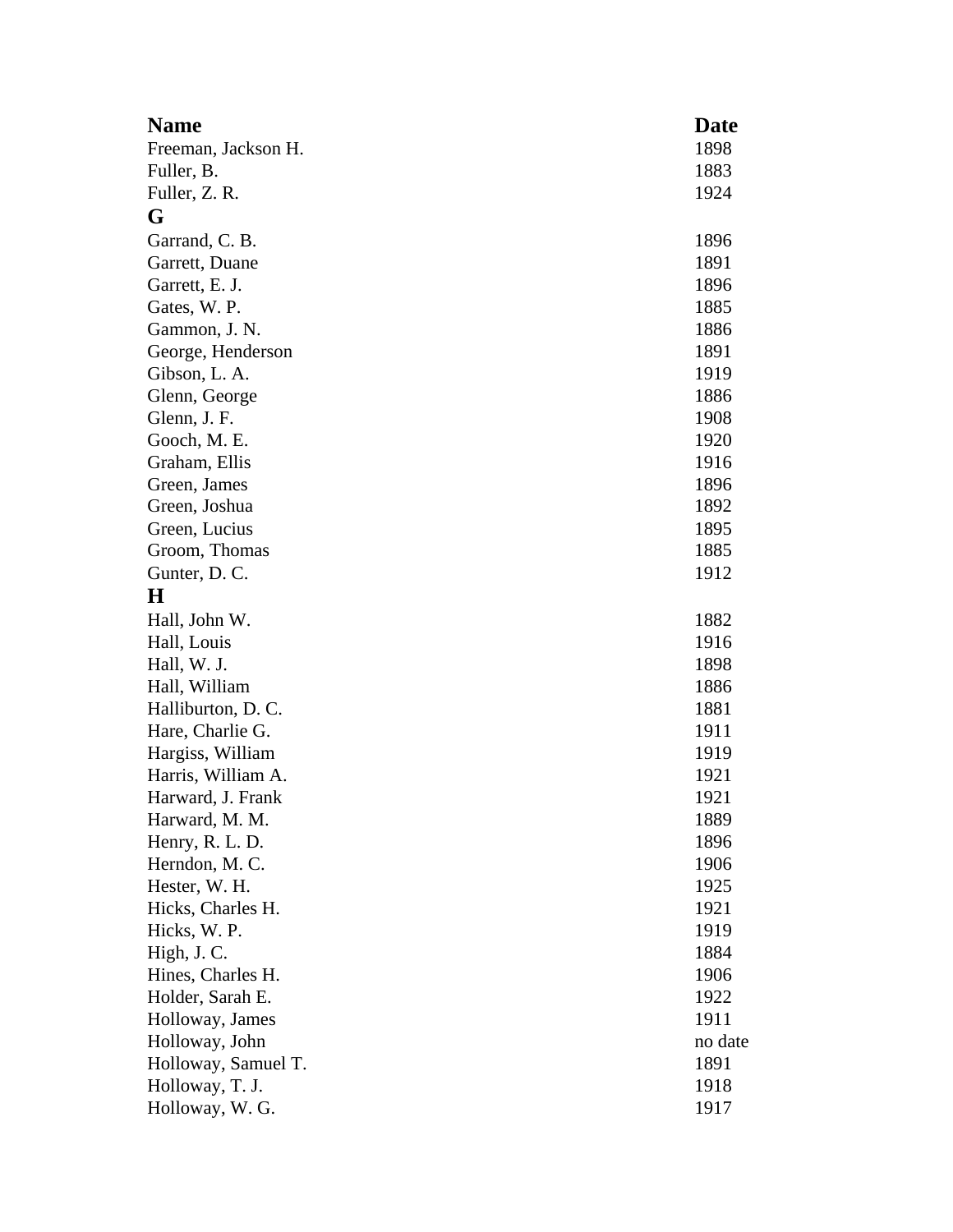| <b>Name</b>        | <b>Date</b> |
|--------------------|-------------|
| Holman, James G.   | 1897        |
| Holman, William    | 1886        |
| Hopkins, J. A. V.  | 1919        |
| House, James       | 1904        |
| Howard, L. P.      | 1914        |
| Howard, L. W.      | 1888        |
| Hughes, D. T.      | 1923        |
| Hull, Marcus E.    | 1925        |
| Humphries, Deborah | 1881        |
| Hundley, J. C.     | 1909        |
| ${\bf J}$          |             |
| Jacobs, Bedford    | 1923        |
| Johnson, F. P.     | 1916        |
| Johnson, Hargis    | 1883        |
| Johnson, S. H.     | 1894        |
| Jones, G. W.       | 1920        |
| Jones, R. M., Jr.  | 1915        |
| Jones, W. H.       | 1918        |
| Jourdan, R. L.     | 1915        |
| K                  |             |
| Kirkland, J. S.    | 1905        |
| Kirkland, L. T.    | 1915        |
| L                  |             |
| Latta, W. R.       | 1894        |
| Lawson, John       | 1886        |
| Leake, Chas.       | 1920        |
| Leathers, A. M.    | 1896        |
| Link, J. N.        | 1895        |
| Leigh, J.W.        | 1920        |
| Lowery, J. B.      | no date     |
| Loy, James Walter  | 1916        |
| Loydd, L. H.       | 1906        |
| M                  |             |
| Malone, Dallas M.  | 1885        |
| Mangum, Addison    | 1907        |
| Mangum, James      | 1883        |
| Mangum, W.W.       | 1895        |
| Martin, Glenn      | 1916        |
| Mason, G. N.       | 1912        |
| Mathews, E.C.      | 1915        |
| Maynard, A. J.     | 1919        |
| McLean, J. B.      | 1921        |
| McMillan, W.D.     | 1918        |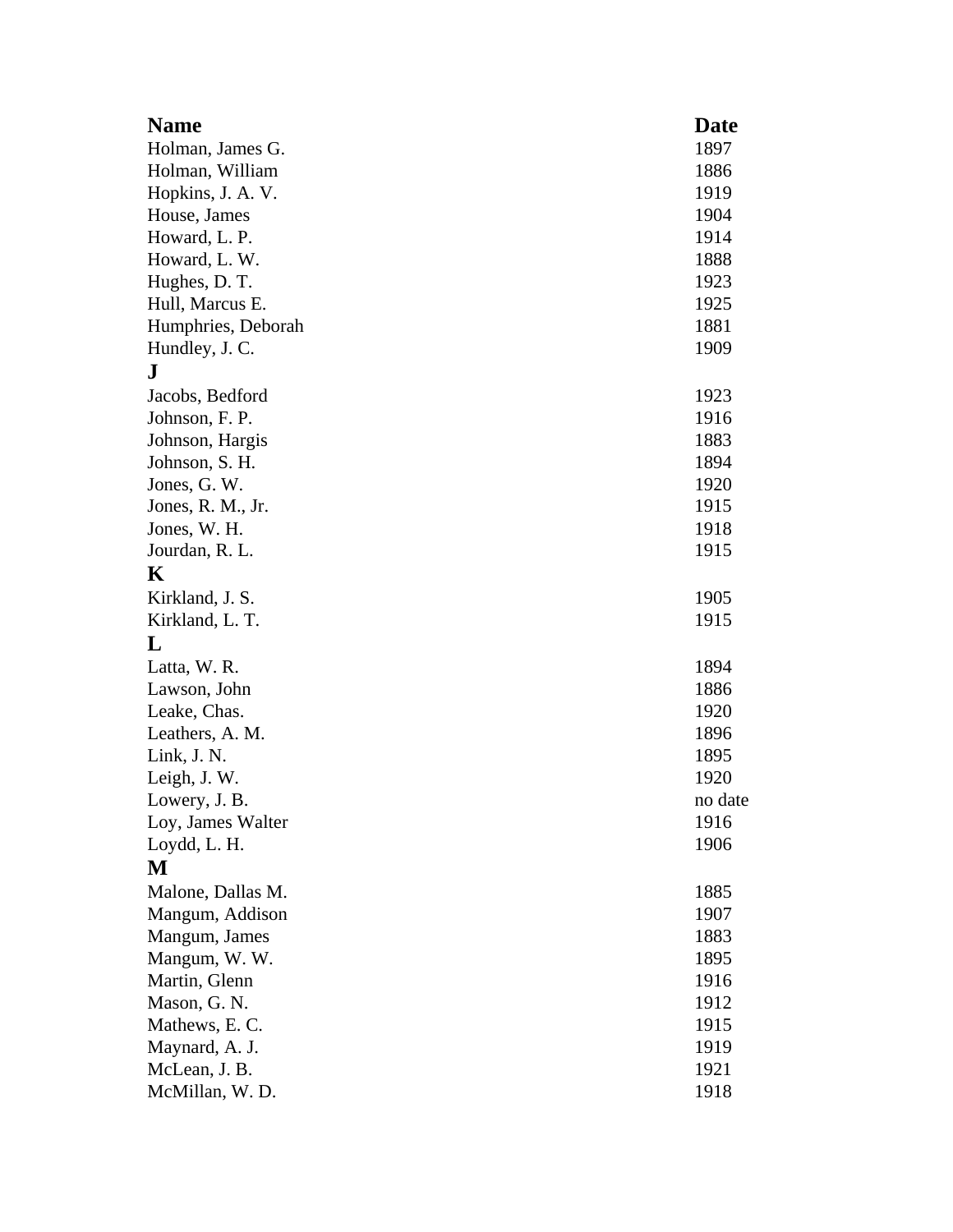| <b>Name</b>          | <b>Date</b> |
|----------------------|-------------|
| McNichol. Andrew     | 1927        |
| Medlin, Wright       | 1896        |
| Mitchell, William B. | 1913        |
| Moize, W. H.         | 1886        |
| Monk, William H.     | 1907        |
| Morris, LeRoy M.     | 1881        |
| Morton, J. T.        | 1916        |
| Murray, J. S.        | 1905        |
| N                    |             |
| Nichols, Henry W.    | 1886        |
| Nichols, Nelson      | 1906        |
| Norwood, F. M.       | 1912        |
| O                    |             |
| O'Briant, Calvin     | 1905        |
| O'Briant, D. Z.      | 1915        |
| P                    |             |
| Page, L. A.          | 1926        |
| Parrish, William C.  | 1889        |
| Paschall, J. P.      | 1910        |
| Patterson, William   | 1896        |
| Pendergrass, P. E.   | 1912        |
| Perry, E.C.          | 1921        |
| Perry, James M.      | 1920        |
| Perry, W. H.         | 1905        |
| Pickett, Jessie T.   | 1912        |
| Pickett, Mark        | 1919        |
| Pickett, S. H.       | 1904        |
| Pleasants, C. G.     | 1907        |
| Pool, Jim            | 1908        |
| Pool, R.L.           | 1913        |
| Pool, Robert         | 1906        |
| Poole, J. J.         | 1895        |
| Pope, George E.      | 1904        |
| Proctor, F. M., Jr.  | 1888        |
| Pugh, James E.       | 1905        |
| $\bf R$              |             |
| Rigsbee, T. J.       | 1917        |
| Robert, E. L.        | 1908        |
| Roberts, Ellis       | 1918        |
| Roberts, G.          | 1891        |
| Robertson, John P.   | 1897        |
| Rochelle, W. A.      | 1924        |
| Rogers, J. E.        | 1916        |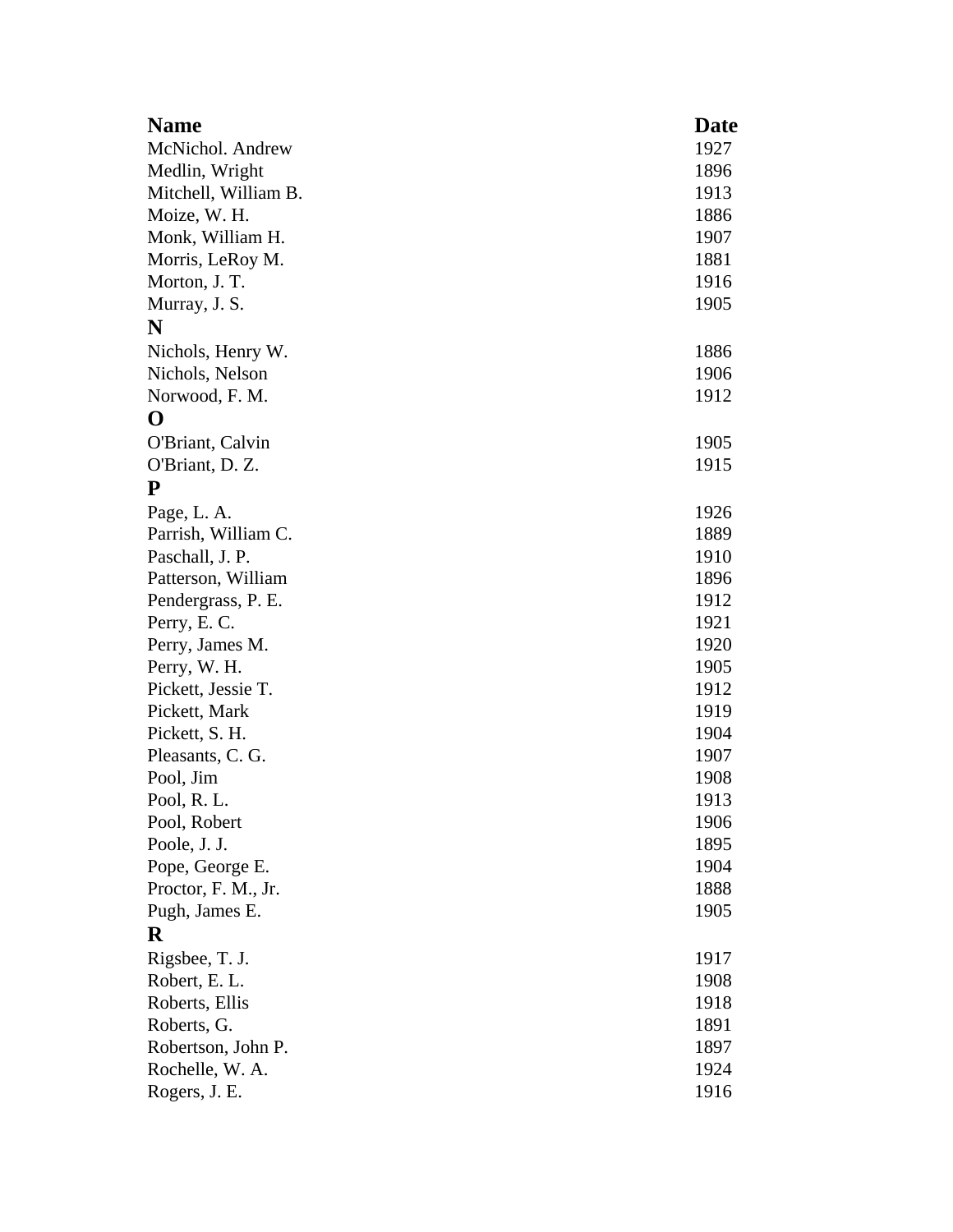| <b>Name</b>         | <b>Date</b> |
|---------------------|-------------|
| Rogers, Martin      | 1898        |
| Rogers, Robert      | 1895        |
| Rogers, W. T.       | 1919        |
| Ross, J. W.         | 1904        |
| Russell, J. L.      | 1919        |
| S                   |             |
| Scott, J.W.         | 1886        |
| Scott, Mallie       | 1904        |
| Sellars, Jordon     | 1916        |
| Shaw, G. P.         | 1903        |
| Shaw, Isaiah        | 1920        |
| Shepherd, George M. | 1883        |
| Slade, W.T.         | 1906        |
| Slater, R H.        | 1892        |
| Smith, A. B.        | 1925        |
| Smith, B.C.         | 1883        |
| Smith, Cattie       | 1911        |
| Snipes, M. H.       | 1904        |
| Stephens, W. F.     | 1918        |
| Suitt, R. B.        | 1922        |
| Surles, W. T.       | 1896        |
| Т                   |             |
| Taylor, C. C.       | 1906        |
| Teasley, J. S.      | 1897        |
| Tenney, A. K.       | 1888        |
| Thompson, E. E.     | 1912        |
| Thompson, Eugene B. | 1904        |
| Thompson, Phillip   | 1886        |
| Thompson, Thomas    | 1920        |
| Thompson, W. R.     | 1893        |
| Tilley, Claude S.   | 1918        |
| Tilley, Frank J.    | 1906        |
| Tilley, Henderson   | 1896        |
| Tilley, Lazarus     | 1886        |
| Tilley, Luther H.   | 1894        |
| Tingen, B. R.       | 1916        |
| Truman, Abe         | 1906        |
| Tutor, S. G.        | 1898        |
| U                   |             |
| Umstead, E.V.       | 1918        |
| Umstead, John       | 1896        |
| Umstead, P. W.      | 1919        |
| Umstead, R. C.      | 1906        |